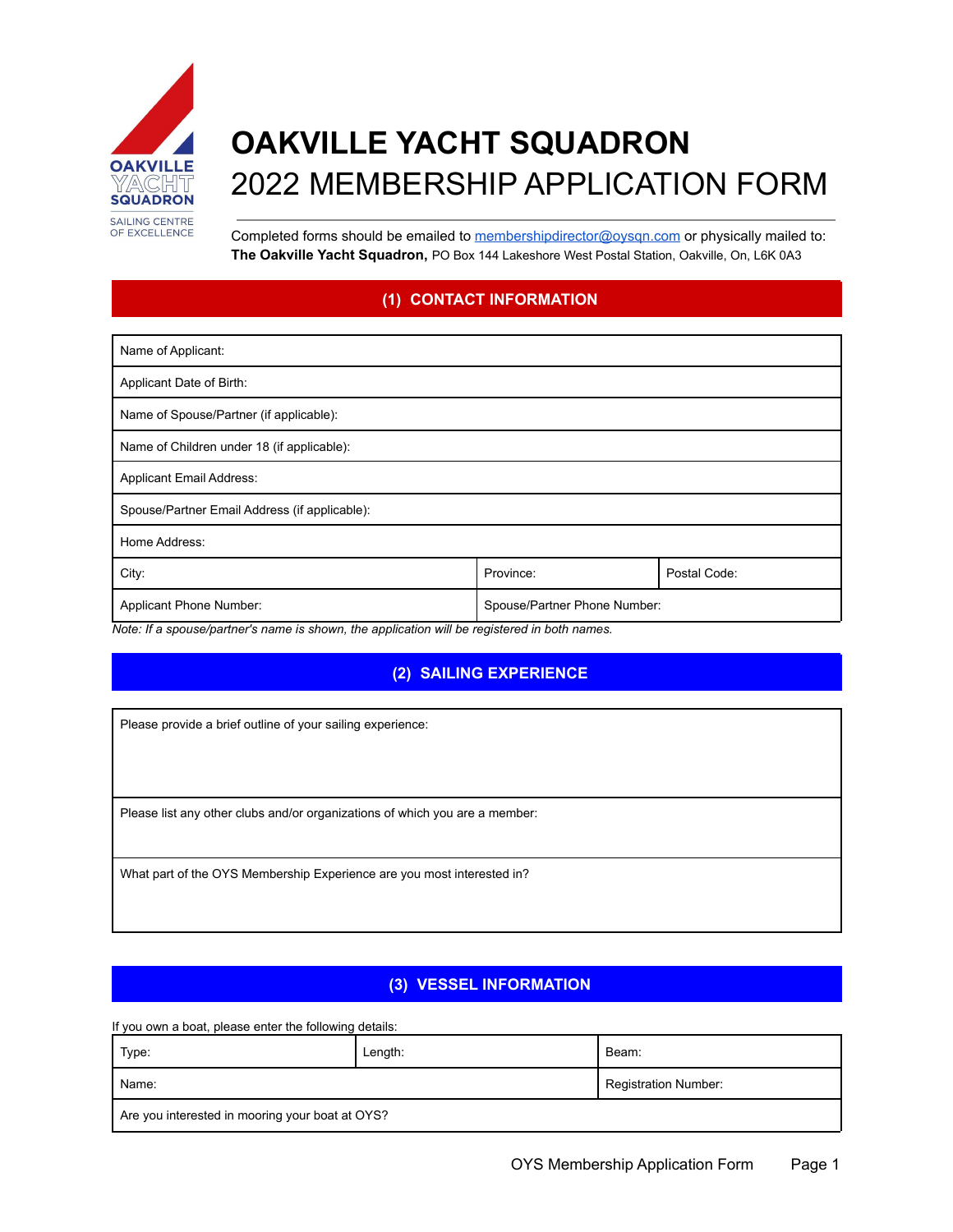#### **(4) MEMBERSHIP INFORMATION**

See table of membership fees below. Please list desired membership type and associated fees for this application.

| Membership<br>Code<br>_ _ _ _ | Total F<br>Fees:<br>. | $13\%$ ).<br>⊣െ<br>כר<br>___<br>$\sim$ | Total<br>Owing |
|-------------------------------|-----------------------|----------------------------------------|----------------|
|-------------------------------|-----------------------|----------------------------------------|----------------|

Please list the names of at least two (2) OYS club members who have agreed to sponsor your membership application. If the applicant does not list two club members, the OYS Executive Committee may wish to interview the applicant(s):

| - |  |  |
|---|--|--|

#### Table of OYS Membership Fees for New Members in 2022:

| <b>Membership Type</b>                                                                                        | Code             | <b>Membership</b><br>Fee | <b>New Member</b><br><b>Initiation Fee</b> | Borrow-A-Boat<br><b>Program Fee</b> | <b>Total Fees</b> | <b>HST</b><br>(13%) | <b>Total</b><br>Owing: |
|---------------------------------------------------------------------------------------------------------------|------------------|--------------------------|--------------------------------------------|-------------------------------------|-------------------|---------------------|------------------------|
| Full + entire initiation fee                                                                                  | F                | \$1,024.29               | \$750.00                                   |                                     | \$1,774.29        | \$230.66            | \$2,004.95             |
| Full + 1st initiation fee<br>installment                                                                      | F <sub>2</sub>   | \$1,024.29               | \$375.00                                   |                                     | \$1,399.29        | \$181.91            | \$1,581.20             |
| Full + mooring in another<br>harbour other than<br>Oakville Harbour, and<br>entire initiation fee             | <b>FOH</b>       | \$512.14                 | \$750.00                                   |                                     | \$1,262.14        | \$164.08            | \$1,426.22             |
| Full with mooring in<br>another harbour other than<br>Oakville Harbour, and 1st<br>initiation fee installment | FOH <sub>2</sub> | \$512.14                 | \$375.00                                   |                                     | \$887.14          | \$115.33            | \$1,002.47             |
| Full + Borrow-a-Boat<br>program and entire<br>initiation fee                                                  | <b>FBAB</b>      | \$1,024.29               | \$750.00                                   | \$540.00                            | \$2,314.29        | \$300.86            | \$2,615.15             |
| Full + Borrow-a-Boat<br>program and 1st initiation<br>fee installment                                         | FBAB2            | \$1,024.29               | \$375.00                                   | \$540.00                            | \$1,939.29        | \$252.11            | \$2,191.40             |
| Intermediate                                                                                                  | <b>INTER</b>     | \$548.72                 |                                            |                                     | \$548.72          | \$71.33             | \$620.05               |
| Intermediate +<br>Borrow-a-Boat program                                                                       | <b>IBAB</b>      | \$548.72                 |                                            | \$540.00                            | \$1,088.72        | \$141.53            | \$1,230.05             |
| Small Craft                                                                                                   | <b>SC</b>        | \$512.14                 |                                            |                                     | \$512.14          | \$66.58             | \$578.72               |
| Associate                                                                                                     | <b>AS</b>        | \$353.63                 |                                            |                                     | \$353.63          | \$45.97             | \$399.60               |
| Associate + Borrow-a-Boat<br>program                                                                          | <b>ABAB</b>      | \$353.63                 |                                            | \$540.00                            | \$893.63          | \$116.17            | \$1,009.80             |
| Crew                                                                                                          | <b>CREW</b>      | \$182.91                 |                                            |                                     | \$182.91          | \$23.78             | \$206.69               |
| Junior                                                                                                        | JR.              | \$73.16                  |                                            |                                     | \$73.16           | \$9.51              | \$82.67                |

Note: 1. The initiation fee applies to all new Full or FOH Membership applications and can be paid in a lump sum of \$6750.00 plus 13% HST, or in 2 *installments of \$540.00 plus applicable HST per year.*

2. OYS membership fees include the whole family (including children under 18 years of age) except Crew, Junior and Small Craft memberships which are for the individual only. Full (including FBAB) and Intermediate memberships accrue one seniority point per year. FOH memberships accrue one-half *seniority point per year.*

3. OYS membership fees and volunteer hour requirement for the current season will be prorated by 50% for new members joining after July 31, 2022. 4. An Intermediate Membership is valid up to age 29. At age 30 as of May 1st of the membership year, the member must convert to a Full membership

*to retain the accrued seniority points.*

5. A Crew Membership is for an individual who is part of the regular crew on the boat of a Full or Intermediate Member.

6. A Junior member is between the ages of 9-21 (or up to 25 if enrolled in a full-time course of study). Junior memberships are not entitled to vote. A Junior membership accrues one-half seniority point per year to a maximum of 3 points. At age 22 as of May 1st of the membership year (or 25), a *Junior membership must convert to a Full or Intermediate membership to retain the accrued seniority points.*

7. A Small Craft membership is for an individual or couple who wishes to apply for a Dry Berth for a non-ballasted sailboat (dinghy), or a self-propelled craft such as a paddleboard or kayak. Small Craft memberships do not accrue seniority points and are not entitled to vote.